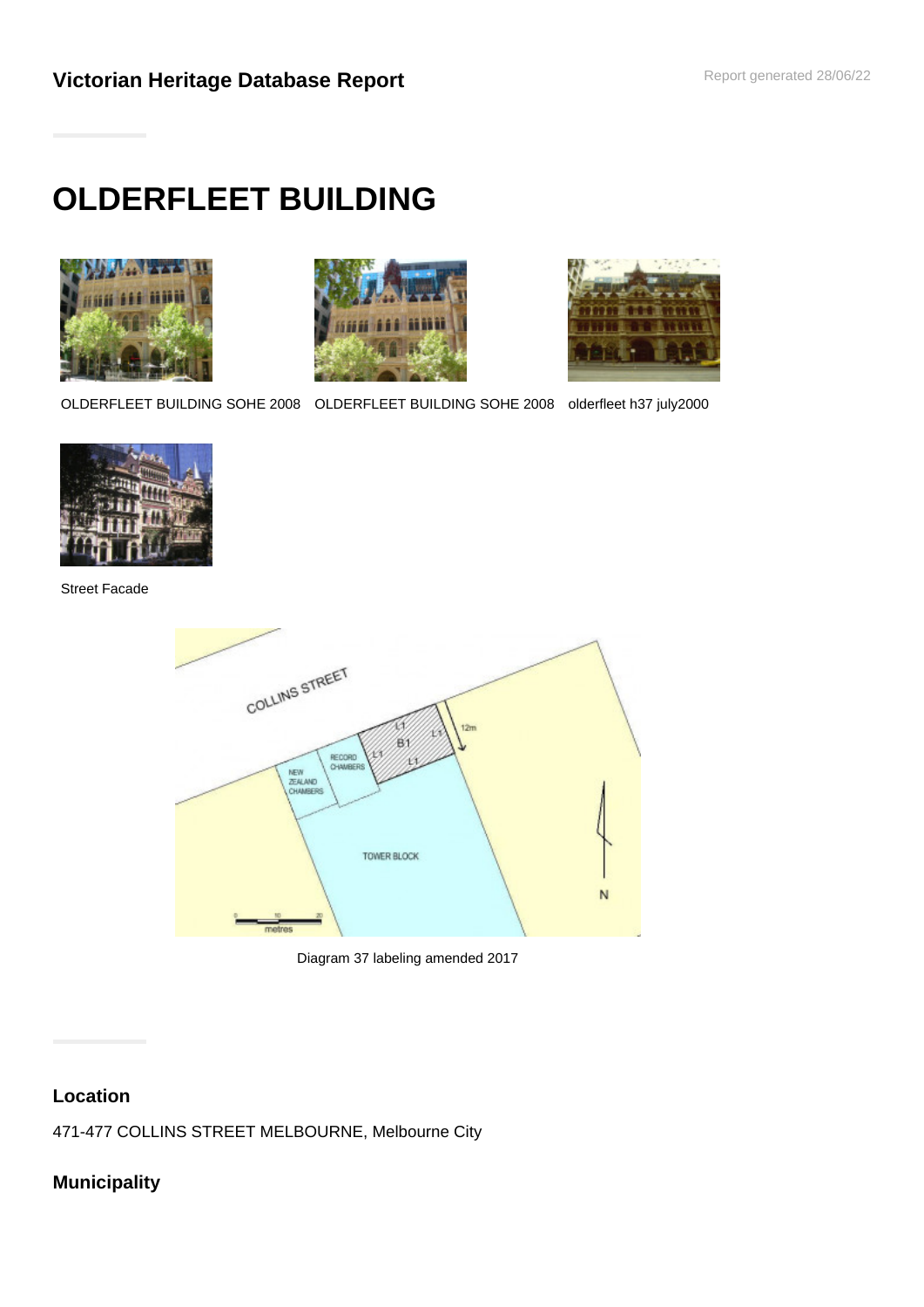#### MELBOURNE CITY

# **Level of significance**

Registered

## **Victorian Heritage Register (VHR) Number**

H0037

#### **Heritage Overlay Numbers**

HO611

## **VHR Registration**

October 9, 1974

#### **Amendment to Registration**

December 21, 2000

# **Heritage Listing**

Victorian Heritage Register

# **Statement of Significance**

Last updated on - September 12, 2017

#### What is significant?

The Olderfleet Building of five storeys including the basement, and the retained front section of the building comprising the facade to Collins Street, returning to a depth of approximately 12 metres.

#### History summary

The Olderfleet Building was built in 1889-90 for the notable businessman P K McCaughan. The architect was William Pitt and the builder G Wadley. It was constructed during the building boom of the 1880s, which transformed this part of the city from one of small warehouses in close proximity to the wharves, to one of commercial and mercantile activity. In the 1890s, tenants in the Olderfleet Building included the Melbourne Woolbrokers Association and others associated with agricultural industries. The original complex included the extant facade plus a large warehouse section that stretched back to Flinders Lane, accessed by a pitched laneway. The building underwent few changes until it was redeveloped in the 1980s. In the 1970s the Olderfleet was the focus of a campaign by the National Trust for its retention, and of a new community heritage action movement. The Trust negotiated with the developers to keep the front portion of the building, and the whole of the rear wing was demolished in1974. The site as a whole was redeveloped in the mid-1980s.

#### Description summary

The Olderfleet Building is composed of five storeys including a basement. The facade, which is the most significant part of the building, is designed in the Venetian Gothic style, a style that was introduced in Melbourne during the 1870s. The Olderfleet facade is arranged as three bays, with a central fleche and clock tower with pinnacle.. The majority of construction is red brick, with cement dressings. The shafts of the ground floor piers are grey granite, with the columns above being of red granite.

Internally the building has been retained to a depth of approximately 12 metres. Timber trusses have been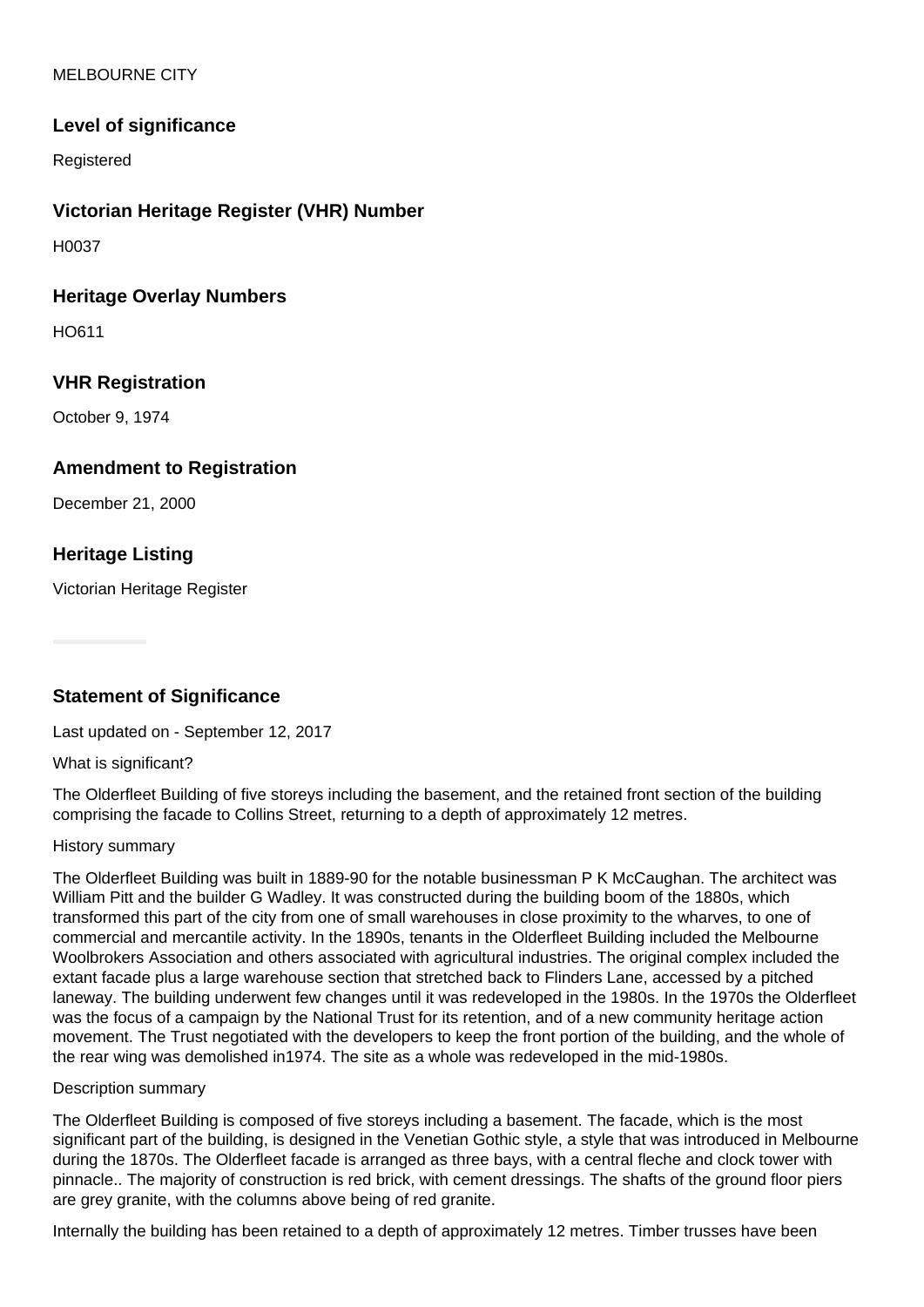retained on the top floor, though these have been concealed behind modern finishes.

How is it significant?

The Olderfleet building is of architectural and historical significance to the State of Victoria.

#### Why is it significant?

The Olderfleet building is historically significant for its associations with late nineteenth century mercantile development in Melbourne, with a particular focus on accommodating the wool and other agricultural industries. The building symbolises the commercial and financial power of Melbourne during the late 1880s. [Criterion A]

The Olderfleet building is historically significant as a prominent work of noted architect William Pitt. It is one of three Pitt buildings located closely together in the west end of Collins Street that contribute to the distinctive Gothic streetscape, the others being the Rialto building and the former Stock Exchange. [Criterion A]

The Olderfleet building is also historically significant for its association with the burgeoning heritage movement of the 1970s, in particular the campaign by the National Trust. The Olderfleet was an early focus of the Trust, and the campaigns to save it and the Gothic streetscape of Collins Street in part led to the introduction of the Victorian heritage legislation. [Criterion A]

The Olderfleet building is architecturally significant as a clear expression of the Venetian Gothic style. The style was favoured by owners and architects as a deliberate evocation of the commercial power and prestige of the mercantile city of Venice. The style sought to reinforce the aspirations and confidence of businesses during the economic boom period of the late 1880s. The secular Gothic revival style contrasted strongly with the more academic and purist non-secular Gothic styles employed in churches of all denominations. [Criterion D]

# **Permit Exemptions**

<span class="c1">1. All exempted alterations are to be planned and carried out in a manner which prevents damage to the fabric of the registered place or object.  $\langle$   $\rangle$  2. Should it become apparent during further inspection or the carrying out of alterations that original or previously hidden or inaccessible details of the place or object are revealed which relate to the significance of the place or object, then the exemption covering such alteration shall cease and the Executive Director shall be notified as soon as possible. $\langle$ br  $/$ > 3. If there is a conservation policy and plan approved by the Executive Director, all works shall be in accordance with it.<br /> 4. Nothing in this declaration prevents the Executive Director from amending or rescinding all or any of the permit exemptions.<br />> <br />Mothing in this declaration exempts owners or their agents from the responsibility to seek relevant planning or building permits from the responsible authority where applicable.<br />> <br /> Exterior<br /> \* Minor repairs and maintenance which replace like with like.<br /> \* Removal of extraneous items such as air conditioners, pipe work, ducting, wiring, signage, antennae, aerials etc, and making good. $\langle$ br  $/$   $>$   $\langle$ br  $\lambda$  <br />> Interior<br />> \* Painting of previously painted walls and ceilings provided that preparation<br />>>>> or painting does not remove evidence of the original paint or other decorative <br />> /> scheme.<br />
removal of paint from originally unpainted or oiled joinery, doors, architraves,  $\langle$ br /> skirtings and decorative strapping. $\langle$ br /> \* Installation, removal or replacement of carpets and/or flexible floor coverings.<br /> \* Installation, removal or replacement of curtain track, rods, blinds and other<br />
lessings.<br />
installation, removal or replacement of hooks, nails and other devices for t<br /> he hanging of mirrors, paintings and other wall mounted artworks.<br />> \* Refurbishment of existing bathrooms, toilets and or en suites including removal,<br />  $\gamma$ installation or replacement of sanitary fixtures and associated piping, mirrors,<br /> wall and floor coverings.<br /> \* Removal or replacement of existing kitchen benches and fixtures including sinks,<br /> stoves, ovens, refrigerators, dishwashers etc and associated plumbing and wiring. <br />> \* Installation, removal or replacement of electrical wiring provided that all<br  $/$ > new wiring is fully concealed: if wiring original to the place was carried in timber<br />>> conduits then the conduits should remain in-situ.<br /> $\ge$  \* Installation, removal or replacement of smoke detectors.</span>

| Construction dates                        | 1889.          |
|-------------------------------------------|----------------|
| Architect/Designer                        | Pitt. William. |
| Heritage Act Categories Registered place, |                |